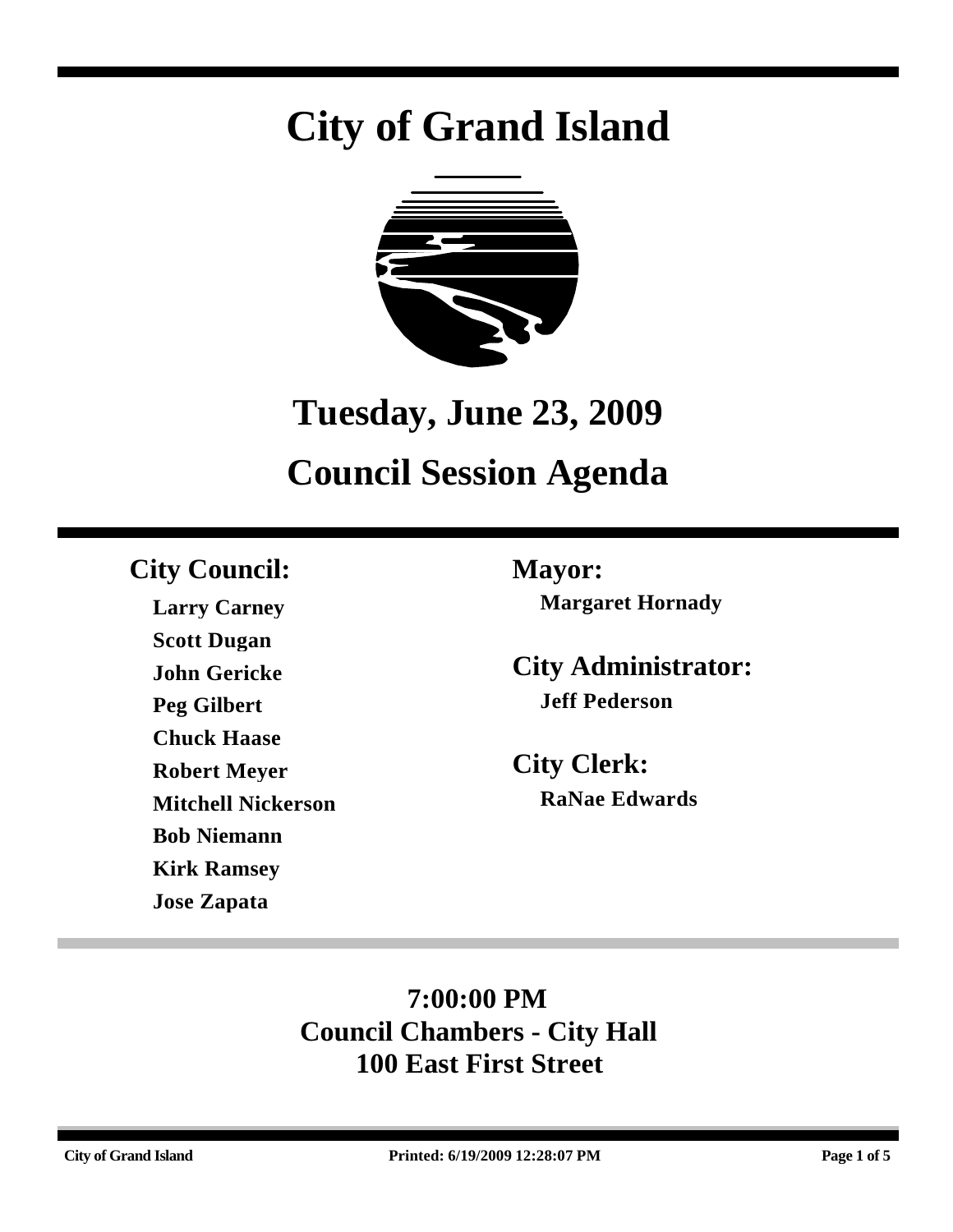#### **Call to Order**

**This is an open meeting of the Grand Island City Council. The City of Grand Island abides by the Open Meetings Act in conducting business. A copy of the Open Meetings Act is displayed in the back of this room as required by state law.**

**The City Council may vote to go into Closed Session on any agenda item as allowed by state law.**

#### **Invocation**

**Pledge of Allegiance**

**Roll Call**

## **A - SUBMITTAL OF REQUESTS FOR FUTURE ITEMS**

**Individuals who have appropriate items for City Council consideration should complete the Request for Future Agenda Items form located at the Information Booth. If the issue can be handled administratively without Council action, notification will be provided. If the item is scheduled for a meeting or study session, notification of the date will be given.**

### **B - RESERVE TIME TO SPEAK ON AGENDA ITEMS**

**This is an opportunity for individuals wishing to provide input on any of tonight's agenda items to reserve time to speak. Please come forward, state your name and address, and the Agenda topic on which you will be speaking.**

## **MAYOR COMMUNICATION**

**This is an opportunity for the Mayor to comment on current events, activities, and issues of interest to the community.**

### **D - BOARD OF EQUALIZATION**

**D1 #2009-BE-2 - Consideration of Determining Benefits for 2008 Weed and Nuisance Special Assessments**

### **E - PUBLIC HEARINGS**

- **E1 Public Hearing on Request from Alm, LLC dba Senor Lucky's, 115 West 3rd Street for a Class "C" Liquor License**
- **E2 Public Hearing on Request from Mama Ines, Inc. dba Mama Ines, 384 N. Walnut Street for a Class "I" Liquor License**
- **E3 Public Hearing on Request from Hooker Bros. Sand & Gravel for a Conditional**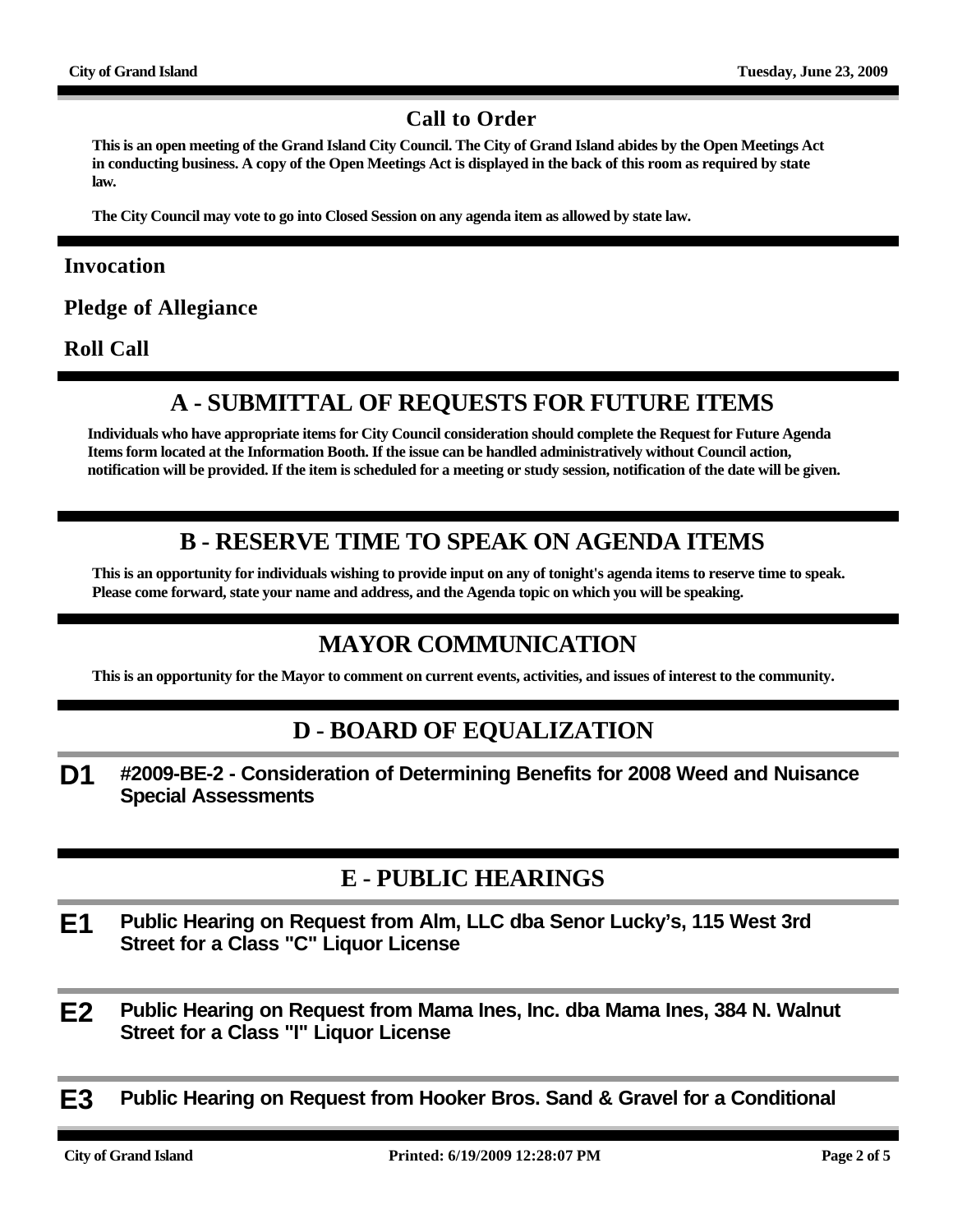**Use Permit for a Sand and Gravel Operation Location at 3947 South Locust Street**

- **E4 Public Hearing for Program Income Reuse Funds Application**
- **E5 Public Hearing for a Disaster Recovery Program Community Development Block Grant**

*Are there any items the council would like removed from the consent agenda?*

#### **F - ORDINANCES**

- **F1 #9223 Consideration of Assessments for 2008 Weed and Nuisance Abatement Program**
- **F2 #9224 Consideration of Amendment to Chapter 23-79 of the Grand Island City Code Relative to Food Services, Drinking Places, and Restaurant Tax**

#### **G - CONSENT AGENDA**

- **G1 Approving Minutes of June 9, 2009 City Council Regular Meeting**
- **G2 Approving Minutes of June 16, 2009 City Council Study Session**
- **G3 #2009-138 Approving Program Income Reuse Funds Application**
- **G4 #2009-139 Approving Disaster Recovery Program Community Development Block Grant Application**
- **G5 #2009-140 Approving Recovery Act Energy Efficiency and Conservation Block Grant Application**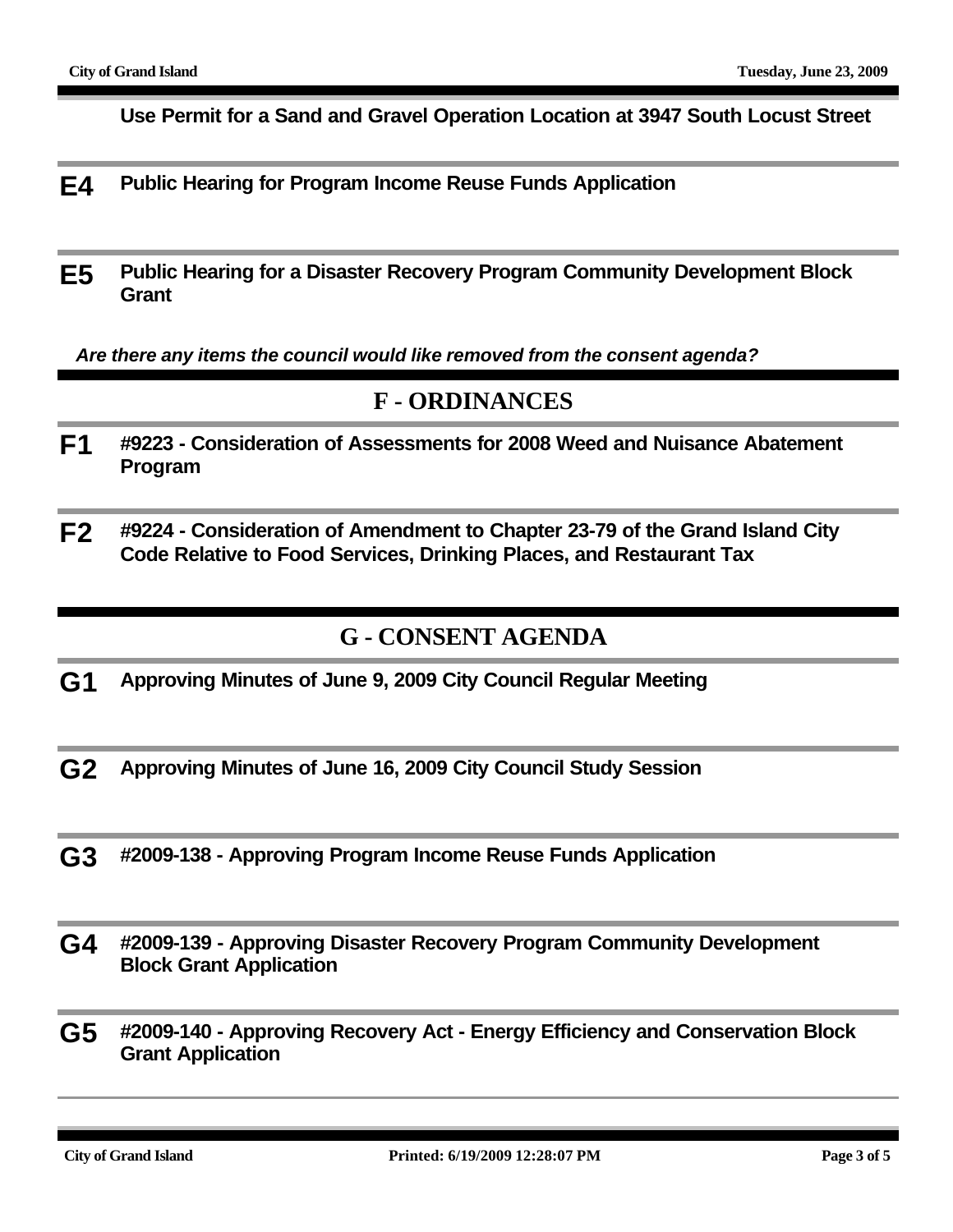**G6 #2009-141 - Approving Bid Award for Handicap Ramp Project No. 2009-1**

- **G7 #2009-142 Approving Bid Award for Sanitary Sewer District No. 76 Replacement; Vine Street, Between Ashton Avenue and Koenig Street**
- **G8 #2009-143 Approving Agreement with Union Pacific Railroad for Preliminary Engineering Services Related to Quiet Zone Improvements**
- **G9 #2009-144 Approving Change Order #1 Cooling Tower Piping Modifications Burdick Power Plant**

**G10 #2009-145 - Approving 2009/2010 Fee Schedule**

**G11 #2009-146 - Approving 2009/2010 FTE's**

**G12 #2009-147 - Approving 2009/2010 Outside Agencies Funding**

#### **H - REQUESTS AND REFERRALS**

**H1 Consideration of Request from Hooker Bros. Sand & Gravel for a Conditional Use Permit for a Sand and Gravel Operation Location at 3947 South Locust Street**

#### **I - RESOLUTIONS**

- **I1 #2009-148 Approving Request from Alm, LLC dba Senor Lucky's, 115 West 3rd Street for a Class "C" Liquor License and Liquor Manager Designation for Abbigal Meyer, 328 South Plum Street**
- **I2 #2009-149 Approving Request from Mama Ines, Inc. dba Mama Ines, 384 N. Walnut Street for a Class "I" Liquor License and Liquor Manager Designation for Iliana Garcia, 517 North Ruby Avenue**